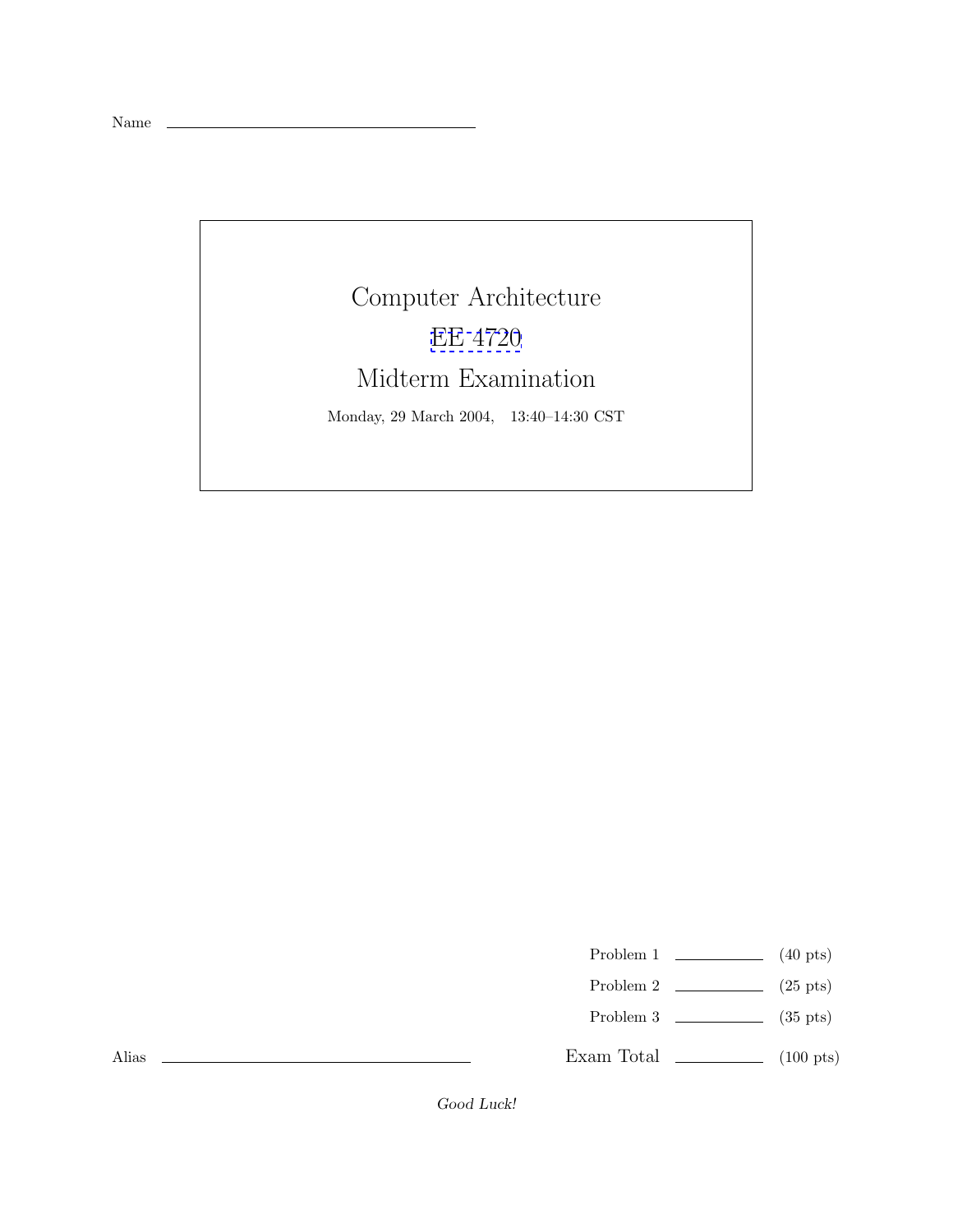Problem 1: In the diagram below some wires are labeled with cycle numbers and values that will then be present. For example, C3:0 indicates that at cycle 3 the pointed-to wire will hold a 0. Other wires are labeled just with cycle numbers, indicating that the wire is used at that cycle. If a value on any labeled wire is changed the code would execute incorrectly. There are no stalls during the execution of the code. The first instruction (or) is shown (but don't forget to add the registers). [40 pts]

- Write a program consistent with these labels.
	- Show the address of every instruction.

Show every register number that can be determined and use r10, r11, etc. for other register numbers.

Show the exact instruction (they can all be determined). For example, not just a load, but a load  $\Box$ 



| Insn Addr    | Cycle: 0 1 2 3 4 5 6 7 8 |                |    |          |             |          |          |          |    |    |
|--------------|--------------------------|----------------|----|----------|-------------|----------|----------|----------|----|----|
| $0x1000:$ or |                          | IF             |    | ID EX ME |             | WB       |          |          |    |    |
|              |                          |                | IF |          | ID EX ME WB |          |          |          |    |    |
|              |                          |                |    | ΙF       |             | ID EX ME |          | WB       |    |    |
|              |                          |                |    |          | IF          |          | ID EX ME |          | WB |    |
|              |                          |                |    |          |             | IF       |          | ID EX ME |    | WВ |
|              | Cycle: 0 1 2 3 4 5 6 7 8 | $\overline{2}$ |    |          |             |          |          |          |    |    |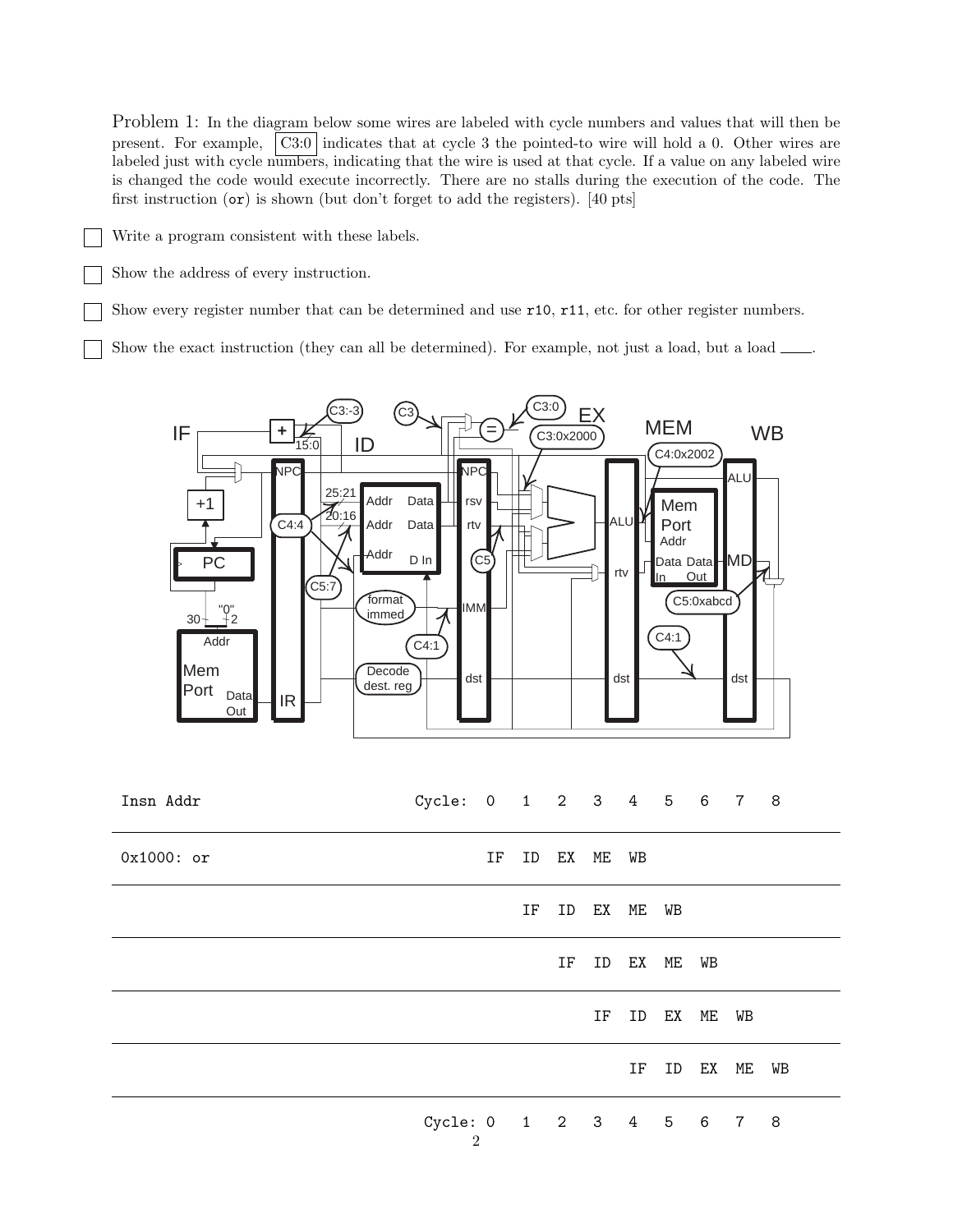Problem 2: Consider a new ISA, F-MIPS, similar to MIPS-I except that it has 64 rather than 32 general purpose registers. F-MIPS has R, I, and J instruction formats like MIPS-I but with modifications to handle the larger number of registers. A goal of F-MIPS is to have all of MIPS-I instructions.

Possible instruction formats are shown below. Some details of Format R are omitted and are the subject of the first question.



[6 pts] Describe a problem with Format-R F-MIPS instructions using the Format R shown above.

[7 pts] Fix the problem in Format R (show the changes in the illustration above). Explain the impact (this is important) on the coding of F-MIPS instructions.

[6 pts] Explain an impact on typical F-MIPS Format-I instructions (compared to their MIPS-I counterparts) that would not apply to Format-R instructions.

[6 pts] Why is something going to have to be done about lui? Describe a new version of lui, possibly using a new format, that would fix the problem. *Hint: That's load upper immediate.*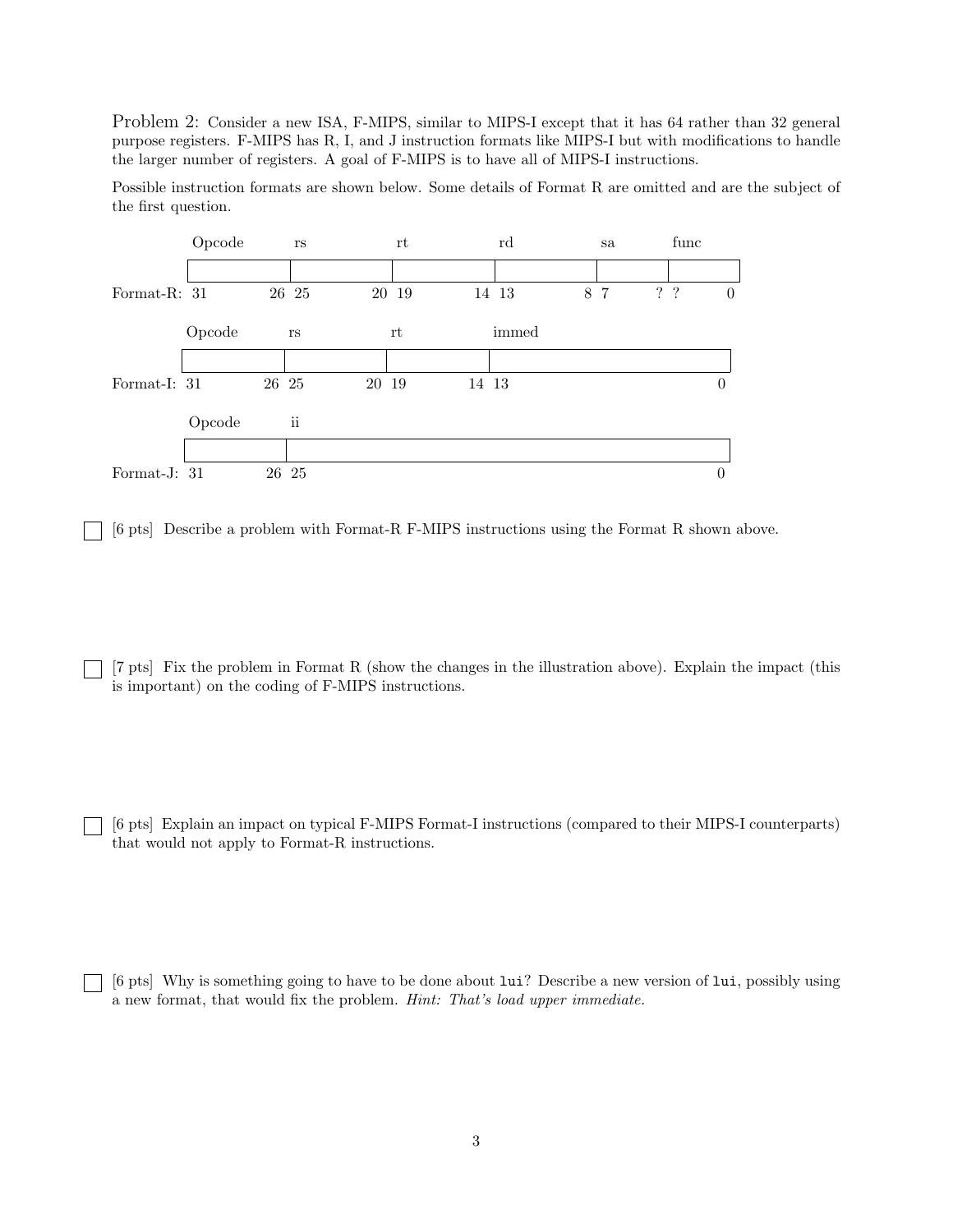Problem 3: Answer each question below.

 $\mathbf{L}$ 

(*a*) A company has to choose between developing two new implementations of their ISA. Implementation A would have a peak (result) score of 2200 and a base (baseline) score of 2000 on the SPEC CINT2000 benchmarks. Implementation B would have a peak (result) score of 2150 and a base score of 2100 on the benchmarks.

[0 pts] Which implementation should the company choose? *Hint: Either answer is correct.*

[9 pts] Why? Your reason should say something about the difference between the peak and base scores and about the company's customers.

(*b*) Should a BCD data type be added to a modern general-purpose ISA?

[8 pts] Explain why or why not, using the criteria discussed in class for adding data types to an ISA. (Discuss specific features of BCD, don't give an answer that could apply to any data type.)